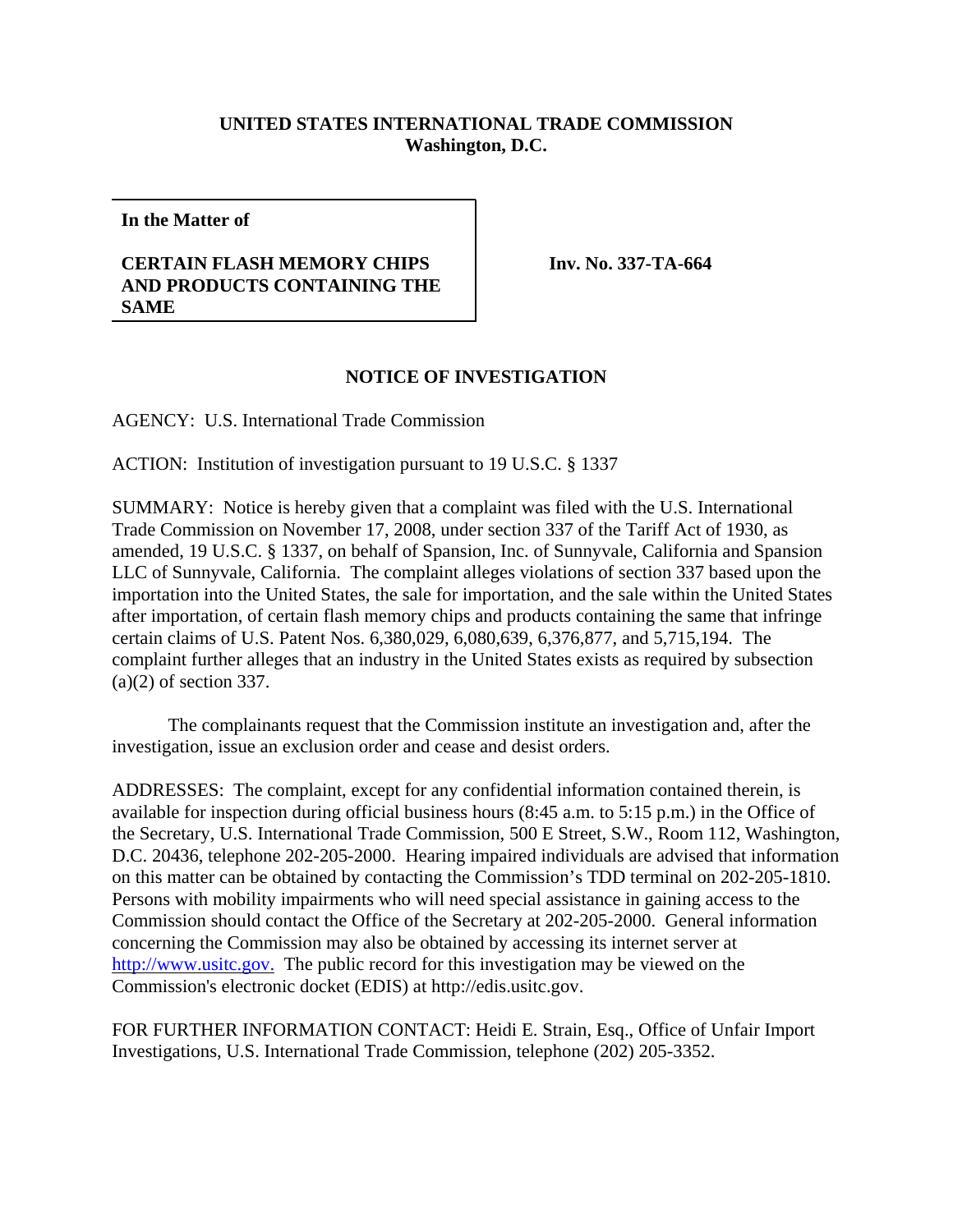AUTHORITY: The authority for institution of this investigation is contained in section 337 of the Tariff Act of 1930, as amended, and in section 210.10 of the Commission's Rules of Practice and Procedure, 19 C.F.R. § 210.10 (2008).

SCOPE OF INVESTIGATION: Having considered the complaint, the U.S. International Trade Commission, on December 11, 2008, ORDERED THAT –

(1) Pursuant to subsection (b) of section 337 of the Tariff Act of 1930, as amended, an investigation be instituted to determine whether there is a violation of subsection (a)(1)(B) of section 337 in the importation into the United States, the sale for importation, or the sale within the United States after importation, of certain flash memory chips or products containing the same that infringe one or more of claims 1-13 of U.S. Patent No. 6,380,029; claims 1-12 of U.S. Patent No. 6,080,639; claims 1-8 of U.S. Patent No. 6,376,877, and claims 13, 15-18, and 20-22 of U.S. Patent No. 5,715,194, and whether an industry in the United States exists as required by subsection (a)(2) of section 337;

(2) For the purpose of the investigation so instituted, the following are hereby named as parties upon which this notice of investigation shall be served:

(a) The complainants are –

Spansion, Inc. 915 DeGuigne Drive P.O. Box 3453 Sunnyvale, California 94088

Spansion LLC 915 DeGuigne Drive P.O. Box 3453 Sunnyvale, California 94088

(b) The respondents are the following entities alleged to be in violation of section 337, and are the parties upon which the complaint is to be served:

> Samsung Electronics Co., Ltd. 250, Taepyeongno 2-ga, Jung-gu Seoul 100-742 South Korea

Samsung Electronics America, Inc. 105 Challenger Road Ridgefield Park, New Jersey 07660

Samsung International, Inc.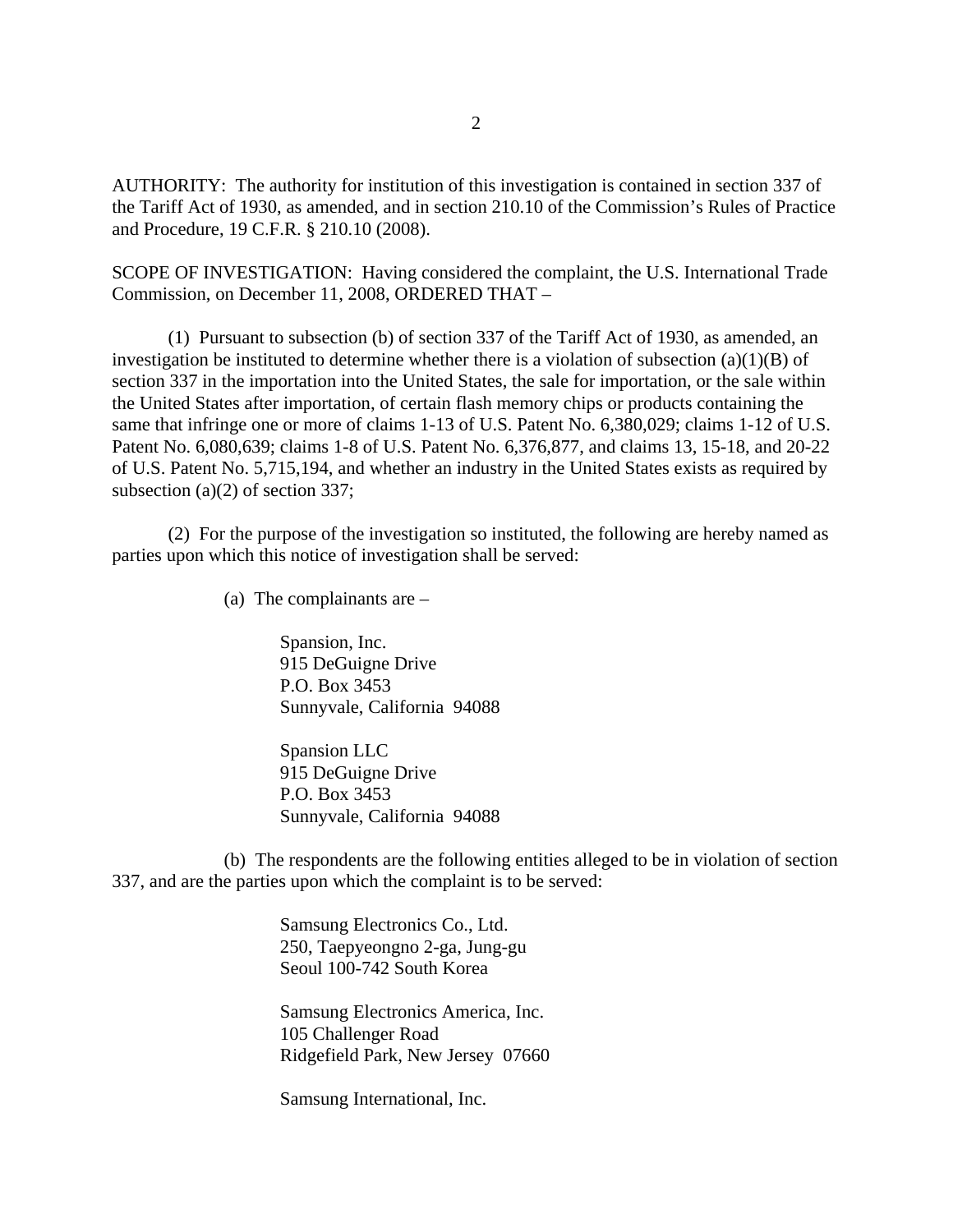10220 Sorrento Valley Road San Diego, California 92121

Samsung Semiconductor, Inc. 3655 North First Street San Jose, California 95134

Samsung Telecommunications America, LLC 1301 East Lookout Drive Richardson, Texas 75082

Apple, Inc. 1 Infinite Loop Cupertino, California 95014

Hon Hai Precision Industry Co., Ltd. 2 Zihyou Street Tucheng City Taipei County, 236 Taiwan

AsusTek Computer Inc. No. 15 Li-Te Road Beitou District Taipei, Taiwan

Asus Computer International Inc. 800 Corporate Way Fremont, California 94539

Kingston Technology Company, Inc. 17600 Newhope Street Fountain Valley, California 92708

Kingston Technology (Shanghai) Co. Ltd. Building 7, No. 308, Fen Ju Road Wai Gao Qiao Free Trade Zone Shanghai 200131, China

Kingston Technology Far East Co. No. 1-5, Li-Hsin Road, I Science Based Industrial Park Hsin-Chu, Taiwan

Kingston Technology Far East (Malaysia) Sdn Bhd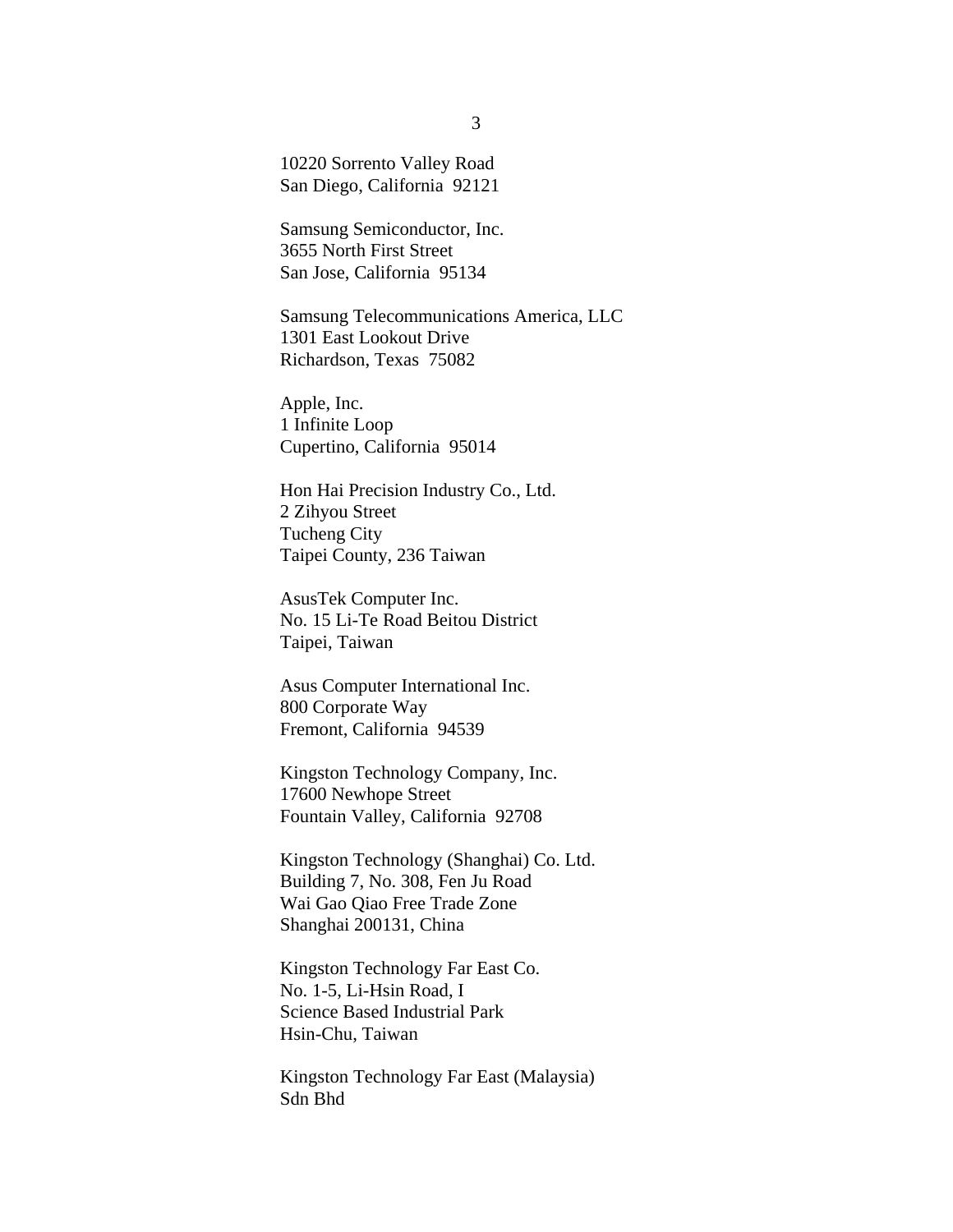Plot 111-B Bayan Lepas Industrial Park Lebuhraya Kampung Jawa Bayan Legas 11900, Malaysia

Lenovo Group Limited 23rd Floor, Lincoln House Taikoo Place, 979 King's Road Quarry Bay, Hong Kong

Lenovo (United States) Inc. 1009 Think Place Morrisville, North Carolina 27560

Lenovo (Beijing) Limited No. 6 Chuang Ye Road Shangdi Information Industry Base Haidian District, Beijing, 100085 China

International Information Products (Shenzhen) Co., Ltd. Great Wall Technology Building, Nanshan District Science & Technology Park Shenzhen City, Guangdong Province 518057 China

Lenovo Information Products (Shenzhen) Co., Ltd. Lenovo Research and Development Building, Nanshan District Science & Technology Park Shenzhen City, Guangdong Province 518057 China

Lenovo (Huiyang) Electronic Industrial Co., Ltd. Lenovo Science and Technology Park Sun Town, Huiyang District Huizhou City, Guangdong Province 516213 China

Shanghai Lenovo Electronic Co., Ltd. No. 550 Jinhai Road, Jinqiao Export Processing Zone Pudong New District Shanghai 200233, China

PNY Technologies, Inc. 299 Webro Road Parsippany, New Jersey 07054-0218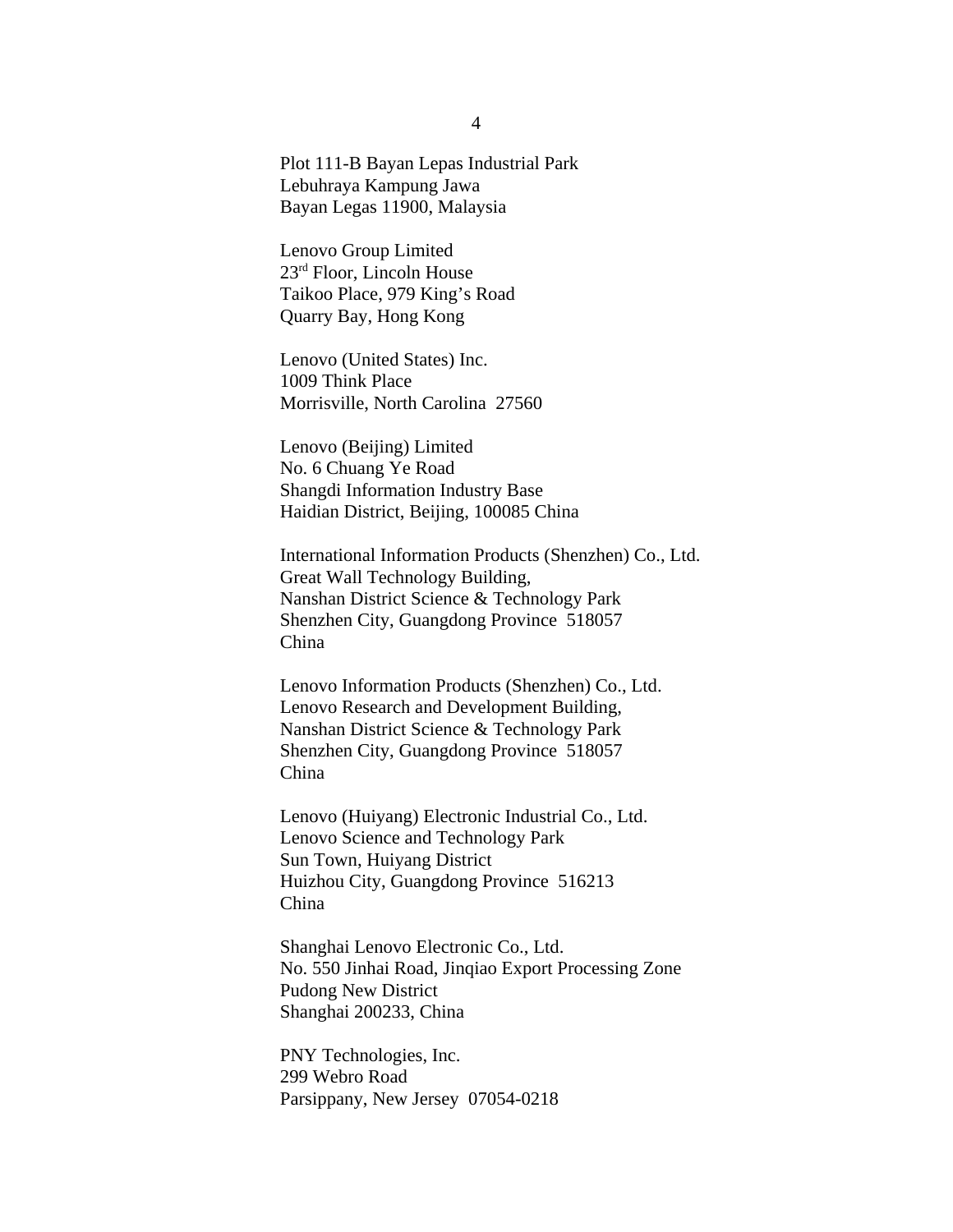Research In Motion Ltd. 295 Phillip Street Waterloo, Ontario Canada N2L 3W8

Research In Motion Corporation 122 W. John Carpenter Parkway, Suite 430 Irving, Texas 75039

Sony Corporation 7-1, Konan 1-chome, Minato-ku Tokyo 108-0075, Japan

Sony Corporation of America 550 Madison Avenue, 27<sup>th</sup> Floor New York, New York 10022-3211

Sony Ericsson Mobile Communication AB Nya Vattentornet SE-221 88 Lund Sweden

Sony Ericsson Mobile Communications (USA), Inc. 7001 Development Drive Research Triangle Park, North Carolina 27709

Beijing SE Putian Mobile Communication Co., Ltd. No. 20, Tianzhu West Road, Tianzhu Konggang Industrial Park, Shunyi Beijing, 101312 China

Transcend Information Inc. No. 70, XingZhong Road, NeiHu District Taipei, Taiwan

Transcend Information, Inc. (US) 1645 North Brian Street Orange, California 92867

Transcend Information Inc. (Shanghai Factory) 4F, Kaixuan City Industrial Park No. 1010, Kaixuan Road Shanghai, China 200052